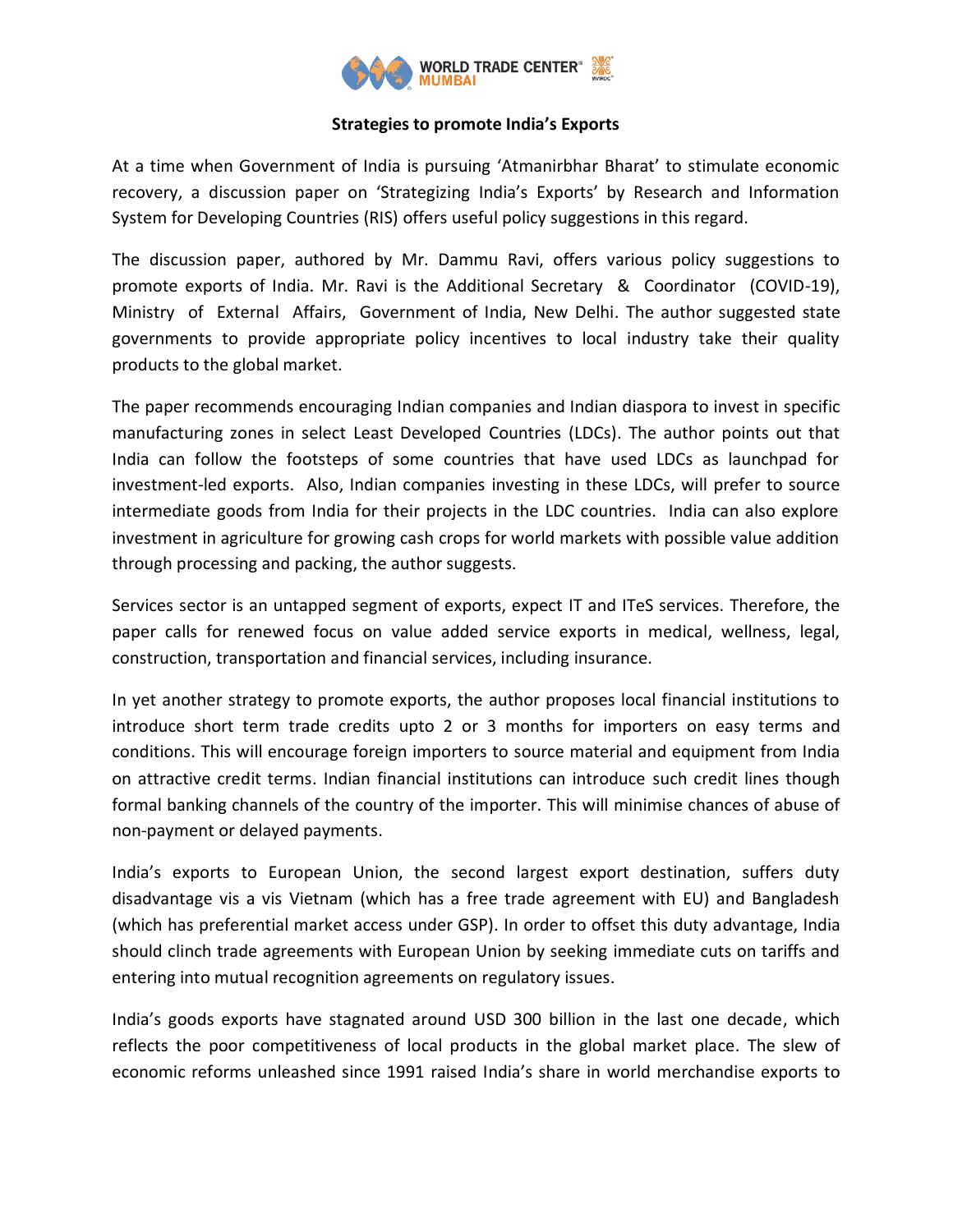

1.7% today from 0.5% in 1995. Our share in services exports also grew to 3.5% from 0.5% during this period.

The paper argues that policymakers in India should develop a culture of export among industry and should facilitate greater engagement of local entrepreneurs with the global market. The author debunks the popular argument that a weak domestic industry needs perennial protection from competition. Therefore, Indian industry and policymakers should avoid "the current culture of working in silos, promoting status quo and obstructionism by developing an export culture."

# **Notifications**

### **PIB**

India to set up AYUSH Export Promotion Council

<https://www.pib.gov.in/PressReleasePage.aspx?PRID=1678702>

#### **CBIC**

CBIC rescinds notification on revocation of the levy of ADD on imports of "Nylon Tyre Cord Fabric"

[https://www.cbic.gov.in/resources//htdocs-cbec/customs/cs-act/notifications/notfns-2020/cs](https://www.cbic.gov.in/resources/htdocs-cbec/customs/cs-act/notifications/notfns-2020/cs-add2020/csadd45-2020.pdf;jsessionid=623D27E982B4E8D594027F86AD0C40F6)[add2020/csadd45-2020.pdf;jsessionid=623D27E982B4E8D594027F86AD0C40F6](https://www.cbic.gov.in/resources/htdocs-cbec/customs/cs-act/notifications/notfns-2020/cs-add2020/csadd45-2020.pdf;jsessionid=623D27E982B4E8D594027F86AD0C40F6)

Extension of levy of anti-dumping duty on imports of Cold-Rolled Flat Products

[https://www.cbic.gov.in/resources//htdocs-cbec/customs/cs-act/notifications/notfns-2020/cs](https://www.cbic.gov.in/resources/htdocs-cbec/customs/cs-act/notifications/notfns-2020/cs-add2020/csadd44-2020.pdf;jsessionid=16AA51A6C758660B5D7AC35B72580240)[add2020/csadd44-2020.pdf;jsessionid=16AA51A6C758660B5D7AC35B72580240](https://www.cbic.gov.in/resources/htdocs-cbec/customs/cs-act/notifications/notfns-2020/cs-add2020/csadd44-2020.pdf;jsessionid=16AA51A6C758660B5D7AC35B72580240)

# Exchange rate notification

[https://www.cbic.gov.in/resources//htdocs-cbec/customs/cs-act/notifications/notfns-2020/cs](https://www.cbic.gov.in/resources/htdocs-cbec/customs/cs-act/notifications/notfns-2020/cs-nt2020/csnt110-2020.pdf;jsessionid=5540C7E12F761465EF312B2AA234639F)[nt2020/csnt110-2020.pdf;jsessionid=5540C7E12F761465EF312B2AA234639F](https://www.cbic.gov.in/resources/htdocs-cbec/customs/cs-act/notifications/notfns-2020/cs-nt2020/csnt110-2020.pdf;jsessionid=5540C7E12F761465EF312B2AA234639F)